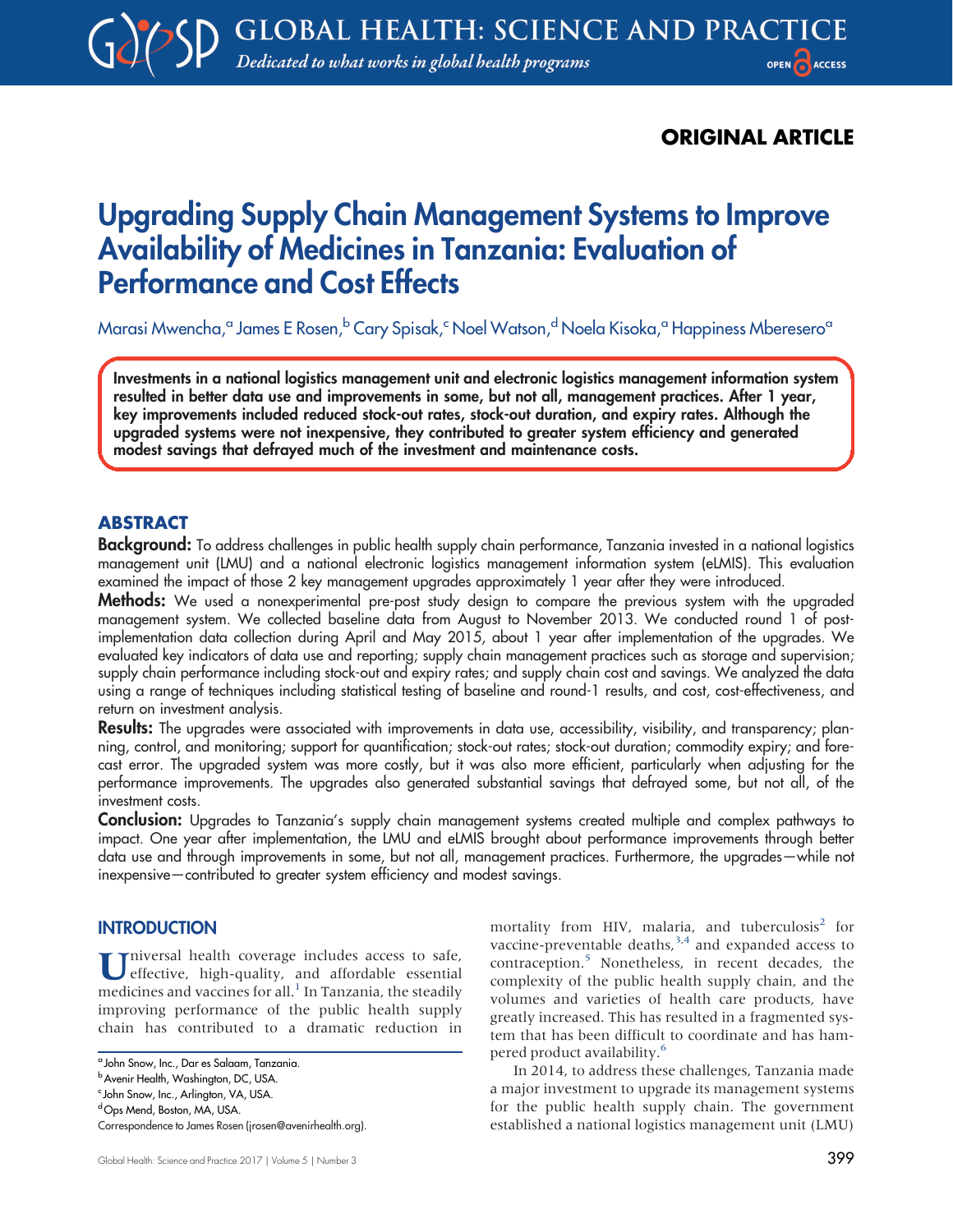Tanzania invested in 2 supply chain system upgrades—a national logistics management unit and an electronic **logistics** management information system.

to oversee all key public health commodities by organizing, monitoring, and supporting all supply chain activities within all the logistics systems in the country. The LMU centralizes and harmonizes the management of disparate program supply chains, promotes greater efficiency in supply chain management, and ensures better customer service.<sup>[7](#page-11-6)</sup> Tanzania also introduced a national web-based electronic logistics management information system (eLMIS) to support the aggregating, reporting, and visualizing of data collected from the paper-based system. Several other countries have converted from a paper-based to an electronic system.[8](#page-12-0) This article describes the results from an evaluation of these key management upgrades approximately 1 year after introduction.

In Tanzania, the Ministry of Health, Community Development, Gender, Elderly and Children (MOHCDGEC) has overall responsibility for the public health supply chain that serves more than two-thirds of Tanzania's 49 million people.[9](#page-12-1) This supply chain includes the quasiautonomous Medical Stores Department (MSD), which has its headquarters in the capital of Dar es Salaam and operates 9 zonal stores. It also includes MOHCDGEC-operated facilities, consisting of 20 regional vaccine stores, 137 district stores, and 5,500 service delivery points (SDPs)—hospitals, health centers, and health

posts—where clients get their medicines and vaccines. The value of medicines and other commodities moving through the public health supply chain each year is around 300 billion Tanzanian shillings (TSh) (about US\$200 million at 2013 exchange rates).

We hypothesized that the MOHCDGEC implementation of the upgraded management systems would affect performance and, ultimately, health outcomes, in several ways (Figure 1). The LMU would contribute to improvements in reporting and data management; management practices through consolidation of oversight; supply chain infrastructure; and supply chain outcomes. The eLMIS would enhance management through improved reporting and data use.

# **METHODS**

# Study Design

We used a nonexperimental pre-post study design to compare the previous system with the upgraded management system. We could not use an experimental design because the eLMIS was not piloted before the introduction. Baseline data collection took place from August to November 2013. A post-implementation round 1 of data collection took place in April and May 2015, approximately 1 year after implementation.

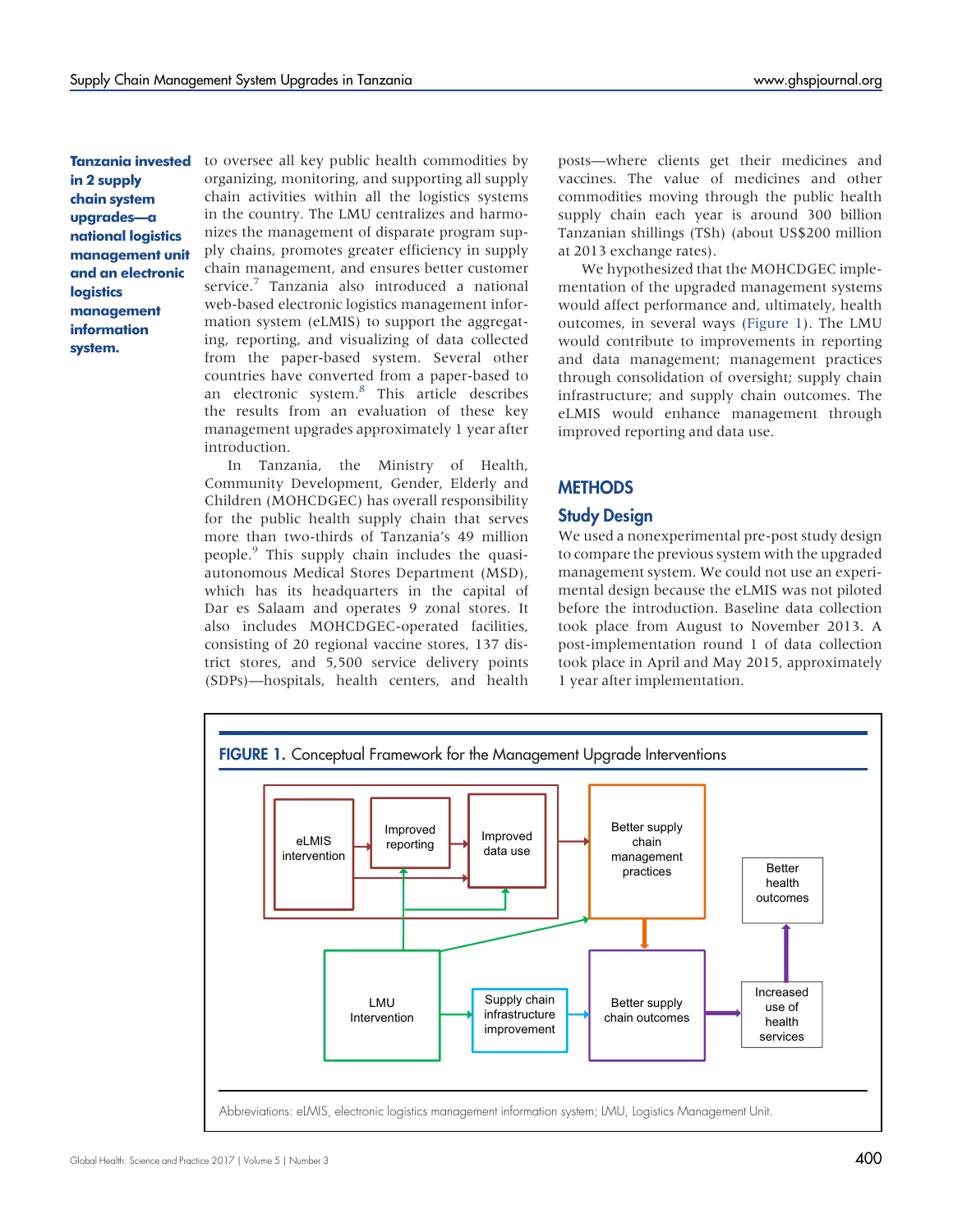We analyzed supply chains for 2 commodity groups that account for most of the throughput in Tanzania: (1) antiretroviral drugs and HIV tests, and (2) reproductive health, malaria, and essential medicines that form the integrated logistics system (ILS). We also examined a subset of 38 commodities for many of the management and supply chain performance indicators [\(Supplement 1\)](http://ghspjournal.org/lookup/suppl/doi:10.9745/GHSP-D-16-00395/-/DCSupplemental).

# Data Collection and Measures

#### Survey Instruments

We used 3 types of survey instruments to collect data: distribution and dispensing of commodities survey, performance and cost survey, and data use and management practice survey ([Table 1](#page-2-0)).

The distribution and dispensing of commodities survey collected data from a nationally representative sample of 220 health facilities at baseline in August and October 2013, and in April 2015 for the round 1 analysis. To develop this survey, we repurposed End-Use Verification (EUV) surveys, which monitor stock availability and dispensation of ILS commodities on a quarterly basis across a nationally representative sample of health facilities. We added questions on additional performance indicators and cost and expanded the focus to HIV commodities.

We administered the performance and cost survey in October 2013 and April 2015 at 17 district offices, 9 MSD zonal stores, and MSD headquarters. This survey collected information related to data reporting, data use, supply chain management practices, and supply chain outcomes.

The third survey was on data use and management practices, which we administered to central-level supply chain stakeholders, including the MOHCDGEC, development partners,

and implementing technical assistance partners. At baseline in October and November 2013, we conducted 14 such surveys at the central level, including 3 for the HIV program, 5 for malaria, 3 for essential medicines, and 3 for family planning and maternal and child health (MCH). During round 1 in May 2015, we conducted 16 surveys at the central level, including 4 for the HIV program, 5 for malaria, 3 for essential medicines, and 4 for family planning and MCH.

We also gathered national-level data from inperson interviews with individual supply chain Weused surveys to stakeholders, including government staff, development partners, and technical assistance agencies staff who are considered to be some of the primary users of data, and a review of performance and financial databases.

# Additional Data Sources for Supply Chain Outcomes

In addition to the surveys, we collected data from MSD's enterprise resource planning system (Epicor 9) and reports on forecast and actual consumption to measure the impact of the upgrades on key supply chain outcomes including stockouts, inventory levels, commodity expiries, and consumption forecasts.

## Total Supply Chain Cost Model

To evaluate the impact on costs, we built a total supply chain cost model for multiple tiers and key supply chain functions. In addition to cost surveys at the district and SDP levels, we relied on financial records for MSD central and zonal costs. We obtained the salary, equipment, vehicle, and other price data from MOHCDGEC and other financial records. We determined the commodity throughput value, defined as the average of receipts and issues, using Epicor 9; to estimate any missing

collect data on supply and distribution, performance and cost, and data use and management practices.

<span id="page-2-0"></span>

| <b>Survey</b>                              | Sample                                                               | Timing                                                |
|--------------------------------------------|----------------------------------------------------------------------|-------------------------------------------------------|
| Distribution and dispensing of commodities | Nationally representative sample of 220 SDPs                         | Baseline: August, October 2013<br>Round 1: April 2015 |
| Performance and cost                       | 17 district offices<br>9 MSD zonal stores<br><b>MSD</b> headquarters | Baseline: October 2013<br>Round 1: April 2015         |
| Data use and management practice           | 16 central-level supply chain stakeholders                           | Baseline: October-November 2013<br>Round 1: May 2015  |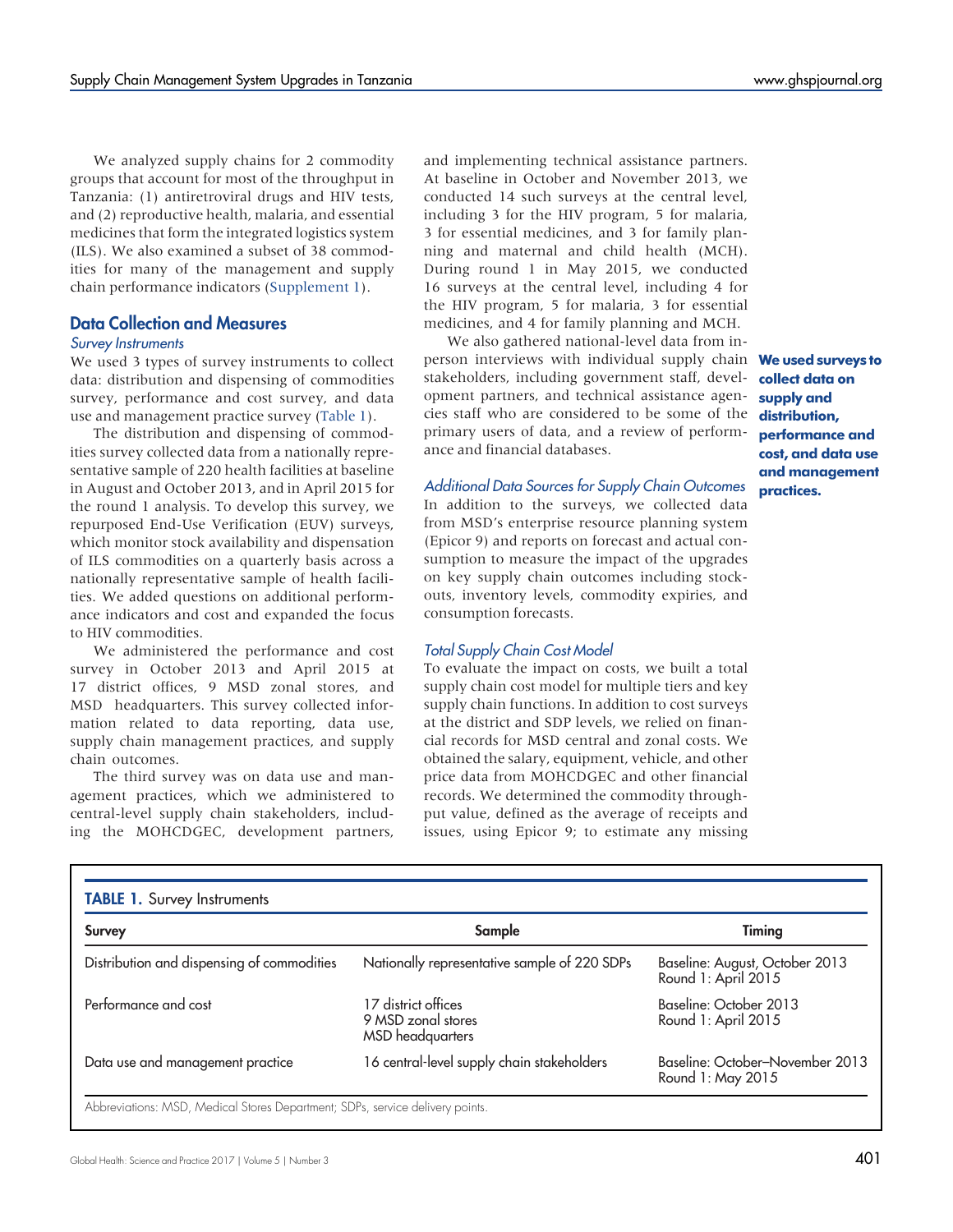price data, we used various program quantification reports or publicly available international price databases. We valued inputs in the local currency, TSh, or in US dollars, as appropriate.

# Investment Costs and Savings

We conducted a cost-benefit analysis to measure savings associated with process improvements. Investment cost data came primarily from implementing partners' financial reports. To measure savings, we used data related to lower purchase prices for products and lower expiry.

# Data Analysis

# Survey Measurements

We analyzed the impact of the LMU and eLMIS management upgrades on reporting by combining indicators of timeliness, quality, and reporting rates into a composite index by product group, scaled from 0 to 100. We averaged the scores across facilities in the same tier and combined them into a single reporting score. Data on the reporting indicators came from the logistics data management and inventory control surveys, an EUV facility survey, and existing databases. For round 1, the eLMIS provided additional data on reporting.

To measure the impact on data use, we constructed a composite index for each dimension—transparency, timeliness, visibility, and accessibility—on a scale from 0 to 100. We calculated these scores based on interviews with the supply chain stakeholders.

We also measured 7 areas of management practice: quantification, storage, transportation, inventory management, logistics data management, monitoring and control, and design and planning. Data for the management practice indicators came from specially designed surveys applied at baseline and round 1 and modeled on the Logistics System Assessment Tool.<sup>[10](#page-12-2)</sup> We constructed management practice composite indices on a 0 to 100 scale; calculated scores for each facility; then averaged scores across facilities by level, program, and the entire supply chain. We combined the 7 management practice indicators into a single "super-index" for management practice, using weights from a study on health care supply chain personnel.

We evaluated the impact of the upgrades on key supply chain outcomes by measuring the percentage of SDPs stocked out of commodities at the time of the survey; percentage of SDPs stocked out for more than 7 days; and percentage of SDPs with

inventory levels below minimum, between minimum and maximum levels, or over maximum.

## Supply Chain Outcomes

Combining data from the EUV surveys and MSD's enterprise resource planning system, Epicor 9, we measured the average level of commodity expiries as a percentage of annual throughput ([Supplement 2\)](http://ghspjournal.org/lookup/suppl/doi:10.9745/GHSP-D-16-00395/-/DCSupplemental). Using reports on forecast and actual consumption, we measured the accuracy of consumption forecasts, defined as the deviation of the forecast from actual consumption, as a percentage of actual consumption.

## Total Supply Chain Cost Model

Following the standard USAID | DELIVER PROJECT approach, $11$  we built a total supply chain cost model by measuring costs at each tier—central, zonal, district, and SDP—and for each of the 4 key supply chain functions procurement, storage, transport, and management. We reported results in both TSh and US dollars, at an exchange rate of TSh 1,570 per US dollar. We reported all costs in constant 2013 prices. We valued inputs at their market or economic cost. We extrapolated from survey information to estimate a total national supply chain cost. Combining costs with throughput, we also calculated a cost per unit of throughput value. We conducted a cost-effectiveness analysis that focused on average cost-effectiveness adjusted for supply chain performance. The study compared costs and cost-effectiveness for 2013 with costs and cost-effectiveness for the 1-year period from April 2014 to March 2015.

## Sensitivity Analysis

Because of limitations in the survey approach, or missing or incomplete data, there was substantial uncertainty around throughput, cost, and performance values. We used a Monte Carlo approach in a sensitivity analysis to help determine the extent to which changes in these values might substantially alter the findings [\(Supplement 3](http://ghspjournal.org/lookup/suppl/doi:10.9745/GHSP-D-16-00395/-/DCSupplemental)).

## Cost-Benefit Analysis

To conduct the cost-benefit analysis, we compared investment costs with savings associated with process improvements. Investment costs were the total value of resources applied toward development and implementation of both the LMU and eLMIS, including one-time upfront costs and ongoing operations costs. We measured savings associated with lower purchase prices for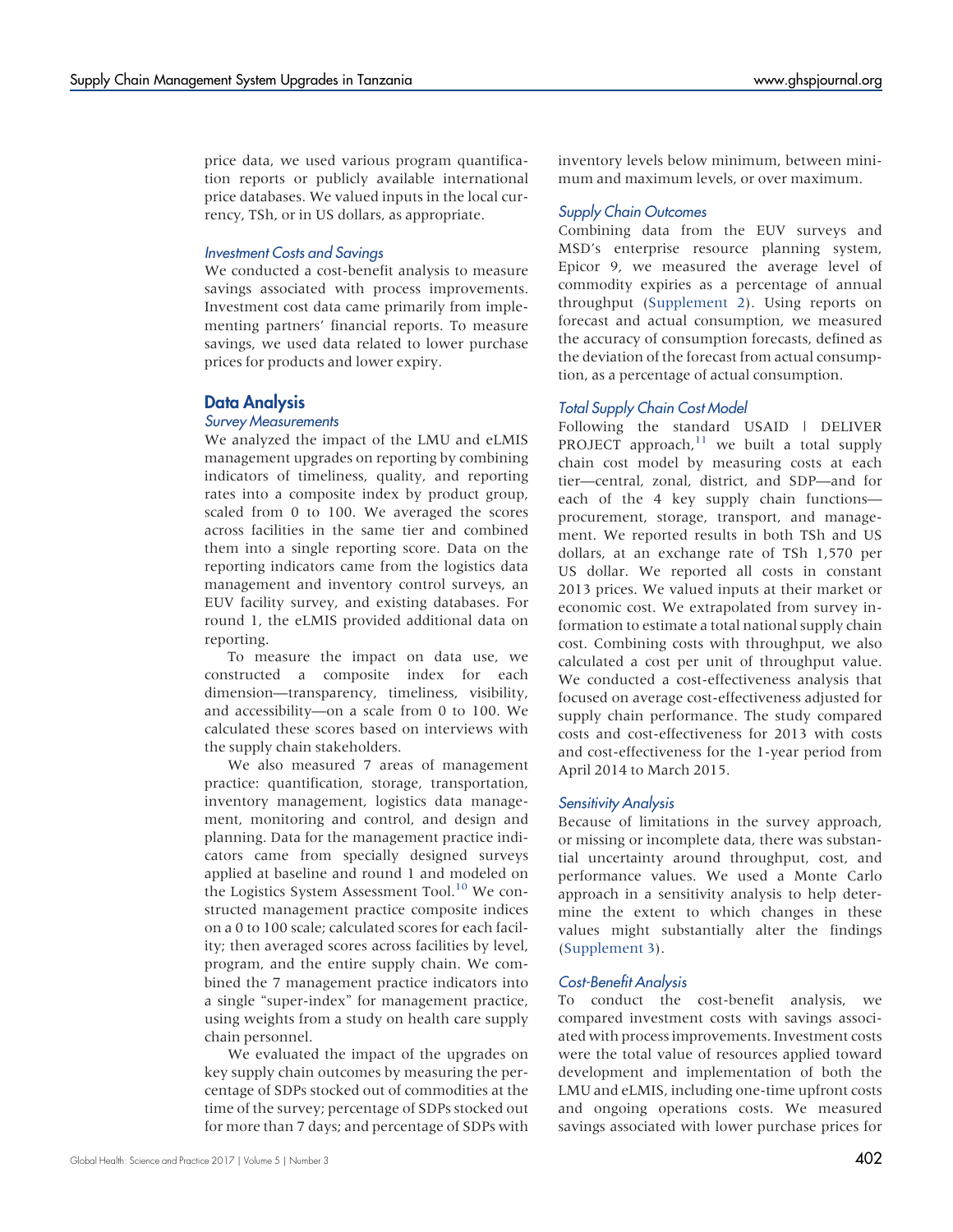products, lower expiry, and absorption of existing staff, supervision, and training costs. Although designers of the upgrades believed that the eLMIS and LMU would generate savings related to price reduction from fewer emergency orders and lower inventory holding costs, we did not have data to measure these savings.

We used the data related to inventory value, product price, and product expiry quantities to measure and document baseline values and to calculate ratios for each area of expected savings. We measured return on investment by comparing cumulative savings with investment (or cost) over a defined time horizon. To estimate expected net benefit and return on investment, we applied savings rates at 1 year after the upgrades were implemented to the baseline values to calculate expected cost savings from process improvements. For savings beyond the first year after the interventions were implemented, we used estimated values to simulate cost savings.

#### Changes to the Distribution System

It is worth noting that some changes to the supply chain distribution structure occurred separately but simultaneously with the rollout of the LMU and eLMIS. It was not possible to completely disentangle the effects of these broader structural changes on supply chain performance in our analysis. Specifically, the HIV supply chain employed supply chain management assistants before implementing the management upgrades. These assistants provided SDP support for HIV logistics data reporting—support that the ILS did not have. The management upgrades expanded the assistants' management approach across the various program supply chains. In addition, during the baseline year, the supply chain completed a shift from a 4-tier (MSD central, MSD zone, district, SDP) to a 3-tier (MSD central, MSD zone, SDP) distribution approach, with direct delivery between the last 2 tiers. We address this issue further in the discussion on limitations.

## **Ethics**

All data collection and analysis were conducted according to international principles of maintaining privacy and confidentiality of personal information.

## RESULTS

After investing in the LMU and eLMIS, results showed some improvements to Tanzania's overall supply chain performance after approximately

1 year of implementation; however, the full impact of these interventions remains to be seen. Our findings show that data use improved over- **The evaluation** all, and some management practices improved. Key supply chain outcomes improved, especially **improvements in** reduction of stock-out rates, stock-out duration, and expiry rates at health facilities. The upgrades also contributed to modest savings and greater system efficiency.

## Reporting

Statistical comparison showed no difference in scores for reporting on HIV commodities between the baseline and round 1. For example, at the SDP level, reporting on HIV commodities at baseline was 76 and at round 1, 80; at the district level, the scores were 83 and 70, respectively; and at the zonal store level, 75 at both time points.

For ILS commodities at the SDP and district levels, results showed significantly worse reporting scores—dropping from 79 to 67 at the SDP level and from 90 to 67 at the district level. Conversations with Tanzania field operatives suggested that the reduction in reporting performance was temporary, resulting from the interruption in routines, responsibilities, and relationships accompanying the management upgrades at the SDP and district level. Expectations were that the reporting would return to pre-upgrade levels and would eventually improve. For zonal stores, the reporting scores (71) were similar between baseline and round 1, as with HIV commodities.

## Data Use

Overall scores on the 4 dimensions of data use—transparency, timeliness, visibility, and accessibility—increased for all 4 major commodity groups from baseline to round 1: HIV (from 64 to 79); ILS malaria (from 73 to 83); ILS essential medicines (from 60 to 77); and ILS family planning and MCH(from 49 to 83). Large increases in the data visibility score (that is, whether the data are appropriate for the decision-making needs of the stakeholder) drove the overall increase in data use scores [\(Table 2](#page-5-0)).

### Management Practices SDP Level

Scores across SDP management practice areas were similar at baseline and round 1, except the score for storage for HIV commodities, which decreased in round 1 ( $P=.047$ ) ([Table 3](#page-6-0)). At baseline, the general management score incorporated

showed overall data use, management practices, key outcomes, cost savings, and greater system efficiency.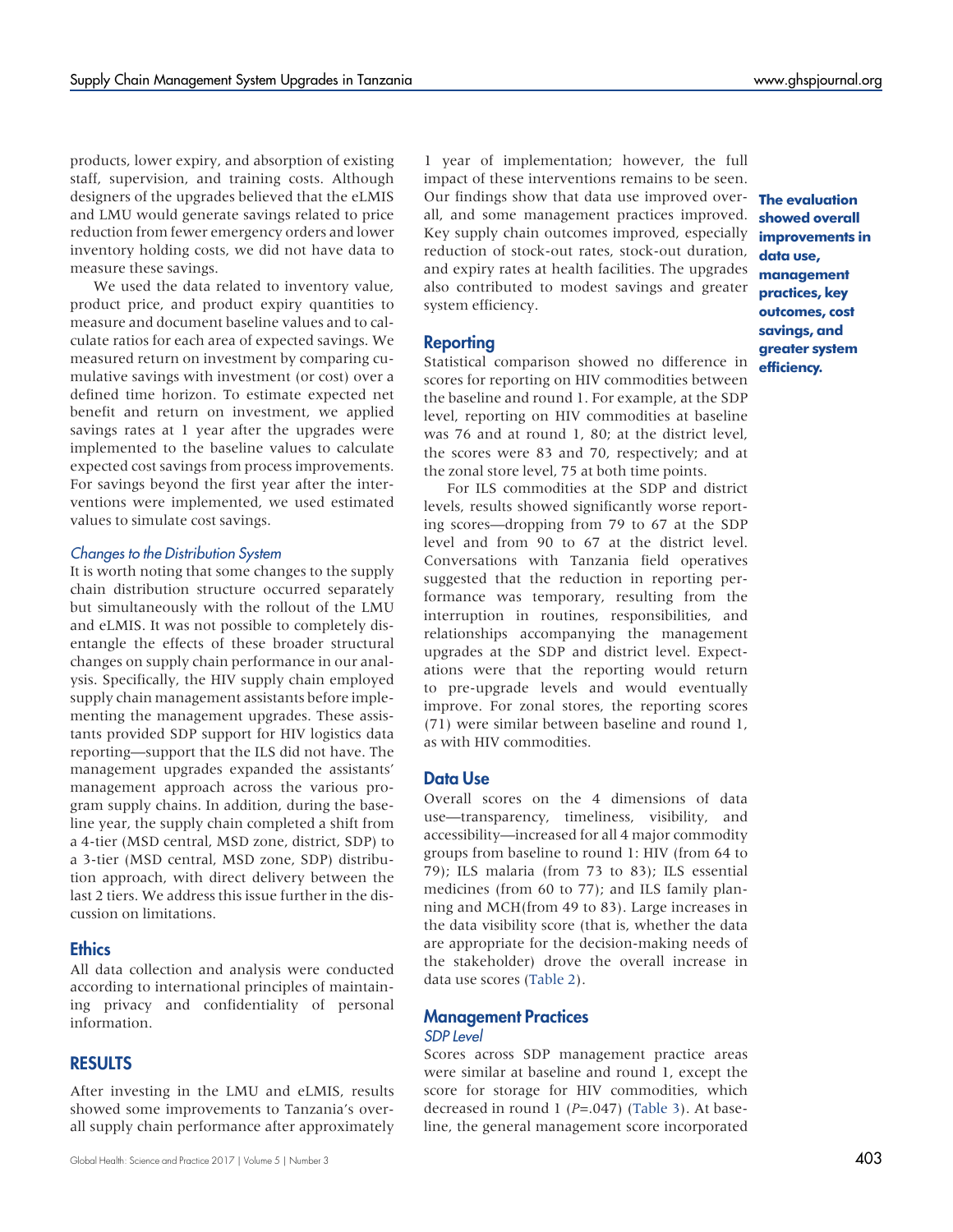<span id="page-5-0"></span>

|                                      | <b>Data Use Dimension</b> |                   |                   |                     |         |  |
|--------------------------------------|---------------------------|-------------------|-------------------|---------------------|---------|--|
| <b>Product Group and Time Period</b> | <b>Accessibility</b>      | <b>Visibility</b> | <b>Timeliness</b> | <b>Transparency</b> | Average |  |
| <b>HIV</b>                           |                           |                   |                   |                     |         |  |
| <b>Baseline</b>                      | 71                        | 21                | 62                | 100                 | 64      |  |
| Round 1                              | 81                        | 81                | 63                | 92                  | 79      |  |
| <b>ILS Malaria</b>                   |                           |                   |                   |                     |         |  |
| <b>Baseline</b>                      | 76                        | 74                | 72                | 71                  | 73      |  |
| Round 1                              | 82                        | 88                | 71                | 92                  | 83      |  |
| <b>ILS Essential Medicines</b>       |                           |                   |                   |                     |         |  |
| <b>Baseline</b>                      | 65                        | 34                | 71                | 71                  | 60      |  |
| Round 1                              | 61                        | 100               | 56                | 92                  | 77      |  |
| <b>ILS Family Planning and MCH</b>   |                           |                   |                   |                     |         |  |
| <b>Baseline</b>                      | 53                        | 51                | 56                | 36                  | 49      |  |
| Round 1                              | 86                        | 86                | 70                | 92                  | 83      |  |
| Average                              |                           |                   |                   |                     |         |  |
| <b>Baseline</b>                      | 66                        | 45                | 65                | 70                  | 62      |  |
| Round 1                              | 77                        | 89                | 65                | 92                  | 81      |  |

Abbreviations: ILS, integrated logistics system; MCH, maternal and child health.

the degree to which facility workers received training and the amount of time spent during supervisory visits. HIV commodities showed a particularly high score of 92 in this area, arguably due to the activities of the supply chain management assistants. The management scores for ILS commodities did not improve, although the assistants' activities were expected to expand to include ILS commodities.

## District Level

For district-level logistics data management, which focused on management of activities that support collection and dissemination of logistics data, the scores were similar at baseline and round 1 [\(Table 3](#page-6-0)). General management scores—which covered whether facility workers received training, whether performance metrics existed and were shared, and whether performance evaluation meetings took place—were also similar, except for HIV commodities, which improved from baseline to round 1 ( $P = .01$ ).

Medical Stores Department Zonal and Central Levels For both HIV and ILS commodities, zonal-level transportation scores improved from the baseline to round 1 across multiple component areas, including use of transport vehicles and adherence to schedules [\(Table 3](#page-6-0)). (Use of paired  $t$  test and a higher significance-level threshold are justified here because almost all the population of the zonal stores was used and some measurement error was assumed.) However, for both HIV and ILS commodities, logistics data management scores deteriorated from the baseline to round 1, as a result of lower performance related to the collection of issues data from districts and SDPs, and sharing of data from the zones with the MSD Central and MOHCDGEC. Storage scores for ILS commodities decreased from baseline to round 1, which was driven by lower performance across multiple component areas. Scores for additional program management practices—including quantification; design and planning; and monitoring and control—showed a greater than 10-point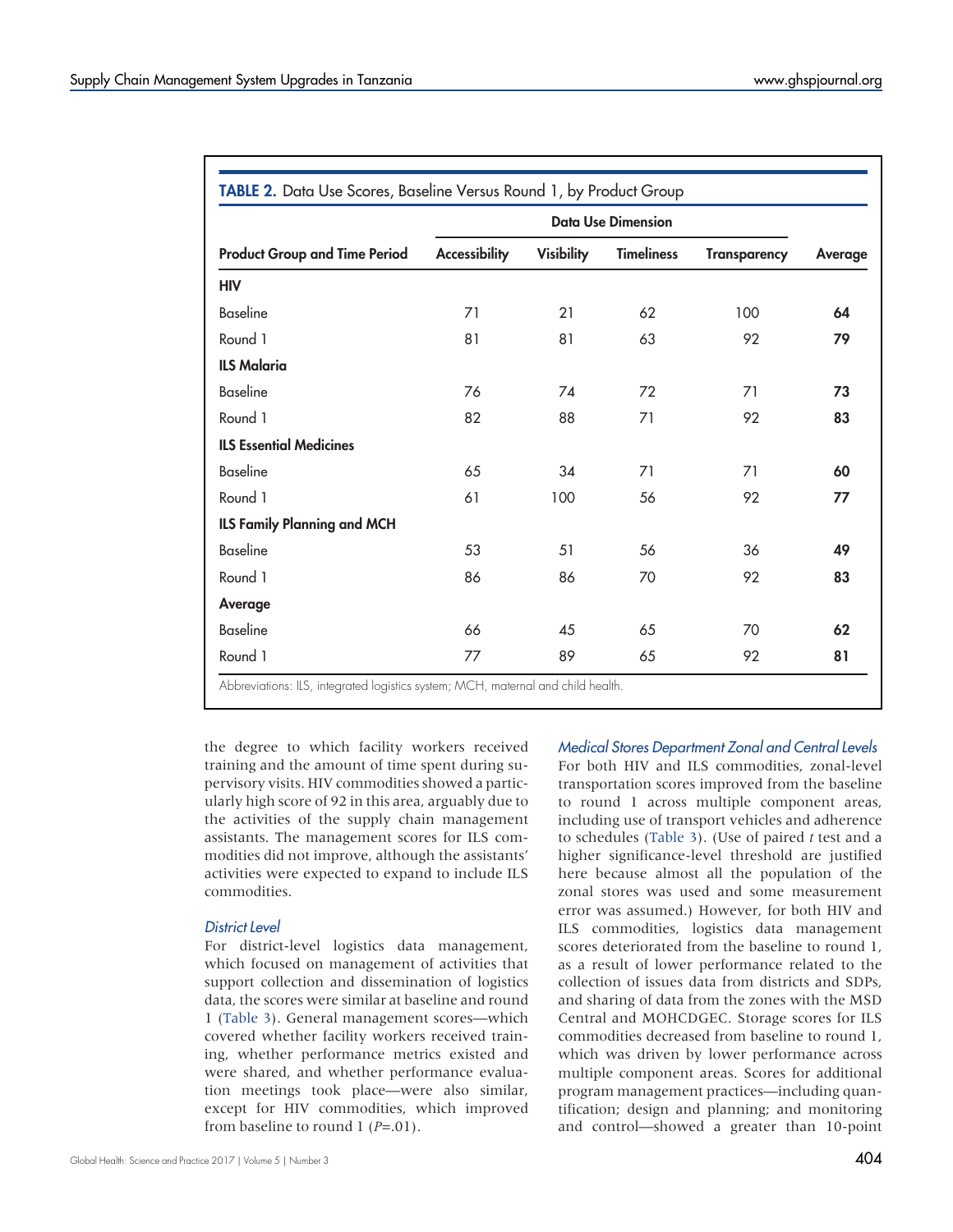<span id="page-6-0"></span>

|                             | <b>TABLE 3.</b> Scores on Management Practice Indicators, Baseline Versus Round 1, by Level and Product Group |         |    |                 |                       |       |                                     |                                                                     |                               |         |                          |                         |
|-----------------------------|---------------------------------------------------------------------------------------------------------------|---------|----|-----------------|-----------------------|-------|-------------------------------------|---------------------------------------------------------------------|-------------------------------|---------|--------------------------|-------------------------|
|                             | <b>Management Practice Area</b>                                                                               |         |    |                 |                       |       |                                     |                                                                     |                               |         |                          |                         |
| Level and                   | Inventory<br><b>Management</b><br><b>Storage</b>                                                              |         |    |                 | <b>Transportation</b> |       | <b>Logistics Data</b><br>Management |                                                                     | Other Management <sup>a</sup> |         | <b>Super Index Score</b> |                         |
| Product<br>Group            |                                                                                                               |         |    |                 |                       |       |                                     | Baseline Round 1 Baseline Round 1 Baseline Round 1 Baseline Round 1 | <b>Baseline</b>               | Round 1 |                          | <b>Baseline</b> Round 1 |
| <b>SDP</b> level            |                                                                                                               |         |    |                 |                       |       |                                     |                                                                     |                               |         |                          |                         |
| <b>HIV</b>                  | 80                                                                                                            | $75***$ | 62 | 63              |                       |       | 71                                  | 72                                                                  | 92                            | 93      | 77                       | 78                      |
| <b>ILS</b>                  | 67                                                                                                            | 66      | 68 | 68              |                       |       | 65                                  | 63                                                                  | 67                            | 67      | 62                       | 67                      |
| District level <sup>b</sup> |                                                                                                               |         |    |                 |                       |       |                                     |                                                                     |                               |         |                          |                         |
| <b>HIV</b>                  | 75                                                                                                            |         | 77 | $\qquad \qquad$ | 54                    |       | 46                                  | 45                                                                  | 51                            | $75***$ | 63                       | 69                      |
| <b>ILS</b>                  | 73                                                                                                            | —       | 77 |                 | 53                    |       | 63                                  | 52                                                                  | 67                            | 74      | 63                       | 66                      |
| <b>Zonal level</b>          |                                                                                                               |         |    |                 |                       |       |                                     |                                                                     |                               |         |                          |                         |
| <b>HIV</b>                  | 91                                                                                                            | 89      | 82 | 81              | 62                    | $75*$ | 81                                  | $51***$                                                             | 61                            | 67      | 75                       | 74                      |
| ILS.                        | 98                                                                                                            | $83*$   | 84 | 81              | 63                    | $74*$ | 69                                  | 52                                                                  | 40                            | 50      | 65                       | 68                      |

 $* P < .10; ** P < .05; ** P < .01$ 

Abbreviations: ILS, integrated logistics system; SDP, service delivery point.

<sup>a</sup> Other management practices comprise design and planning as well as monitoring and control.

b Because of the shift to direct delivery from zonal stores to SDPs at round 1, round-1 storage, inventory management, and transportation scores were absent.

improvement in scores between the baseline and round 1 for 6 of the 10 comparisons.

#### Super Index Management Scores

Combining scores across management domains showed a small improvement from baseline to round 1: for HIV products, scores increased, on average, from 71 to 73; for ILS, from 63 to 67; and for HIV and ILS combined, from 67 to 70. The improvement happened at all tiers of the supply chains and for all commodity groups, except HIV commodities at the zonal stores, which showed a small decrease.

# Supply Chain Outcomes

#### Inventory Availability

Stock-out rates decreased for all 4 product groups by 13 percentage points, on average, from 35% to 22% [\(Figure 2\)](#page-7-0). Using logistic regression, controlling for delivery groups for ILS facilities, ILS subcommodities, and zone, the odds of stocking out fell by 49% from baseline to round 1  $(P<.001)$ . Using ordinary least square regression with the same controls, the odds of having stock-outs fell by 13.1 percentage points from baseline to round 1. The duration of stock-outs, measured by the greater than 7 days, also decreased substantially for all 4 product groups, by about 10 percentage points between baseline and round 1. On average, the percentage of facilities with stock-outs greater than 7 days dropped from 27% to 18% [\(Figure 2](#page-7-0)). Using logistic regression, controlling for delivery groups for ILS facilities, ILS subcommodities, and zones, the odds of stocking out for greater than 7 days fell by 44%, from baseline to round 1 (P<.001). Using ordinary least square regression with the same controls, the odds of having stock-outs for greater than 7 days fell by 10 percentage points from baseline to round 1. (Logistic regression is the more appropriate model for regression with percentages as dependent variables. However, ordinary least square regression was used to provide more accessible interpretation of the impact of introducing the upgraded system.)

percentage of facilities reporting stock-outs of

#### Inventory Levels

The upgraded system maintained levels of appropriate inventory very similar to what we saw before the upgrade (20% versus 18%). Similarly, levels of high inventory were 28% at

Stock-out rates and duration of stock-outs decreased significantly for all 4 product groups.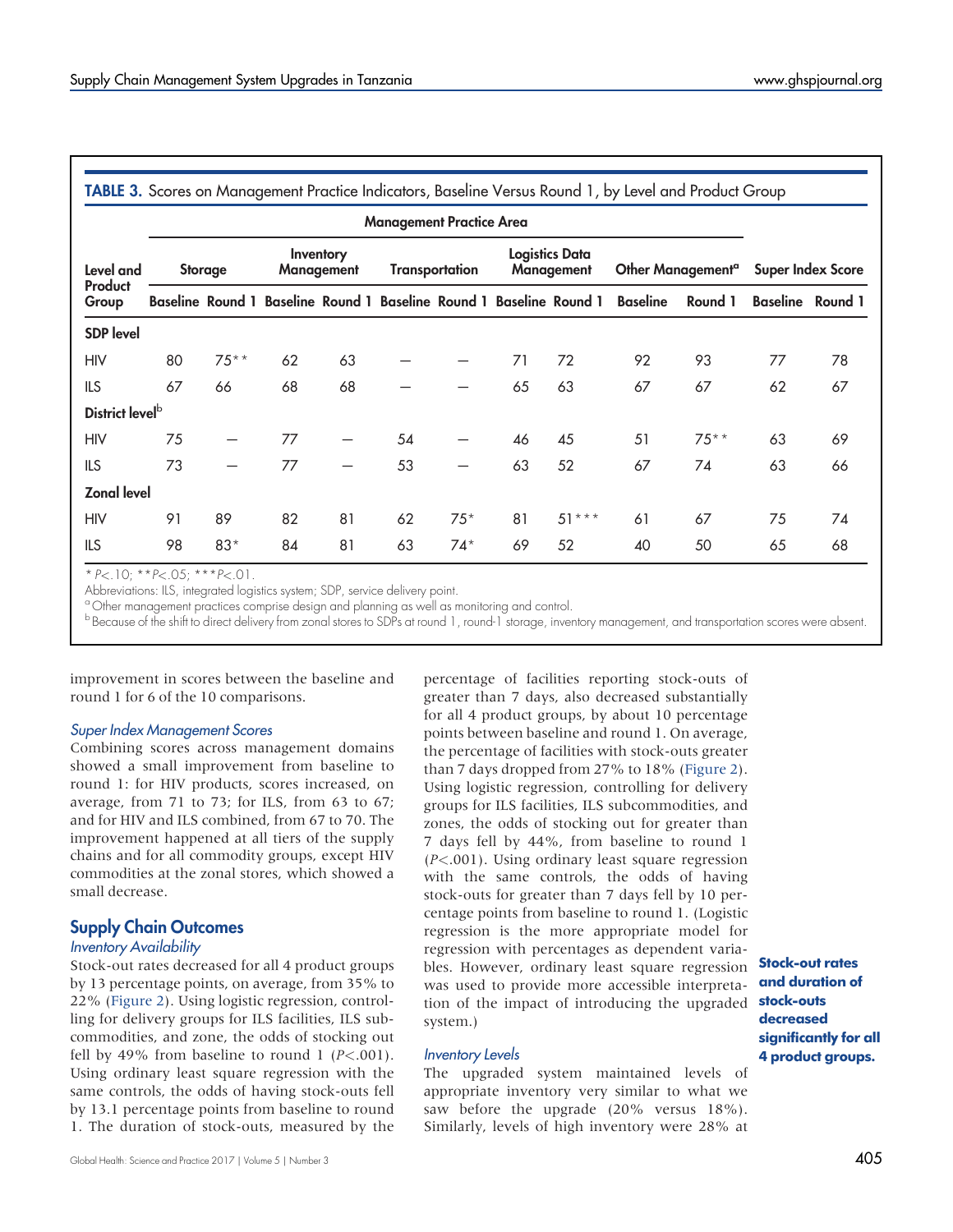<span id="page-7-0"></span>

round 1 versus 25% at baseline. This suggests that improvement in stock-out performance was not because the facilities were holding higher levels of stock.

### Forecasting Accuracy

The evaluation revealed a statistically significant decrease between baseline and round 1 in forecast error for family planning commodities, 177% versus 23%. The forecast error for HIV commodities was 33% versus 27%. Forecast error for malaria commodities increased between baseline and round 1, from 12% to 28%. For all commodities combined, we found a statistically significant decrease in forecast error, from 135% to 24%  $(P<.001)$ .

#### **Expiries**

Expiry rates at the central and zonal levels did not change noticeably overall (2.39% to 2.45%) [\(Table 4](#page-7-1)). SDP expiry rates fell significantly by 0.6 percentage points  $(P<.001)$ , with a lower bound of 0.15 percentage points (data not shown).

# Annual Cost

#### Total Cost

The annual national cost of public health supply chain operations was TSh 62 billion (US\$40 million) at baseline; it increased by about 7% to TSh 67 billion (US\$43 million) at round 1 [\(Table 5\)](#page-8-0). Approximately US\$1.7 million of the cost increase was the cost of the upgrades; the rest of the increase was probably the result of the higher throughput handled by the system. <span id="page-7-1"></span>TABLE 4. Average Central and Zonal Expiry Rates as Percentage of Throughput, Baseline Versus Round 1

| <b>Expiry</b><br><b>Rate (%)</b> |         |  |  |
|----------------------------------|---------|--|--|
| <b>Baseline</b>                  | Round 1 |  |  |
| 1.17                             | 0.12    |  |  |
| 3.36                             | 3.58    |  |  |
| 2.45                             | 1.46    |  |  |
| 2.66                             | 3.41    |  |  |
| 3.10                             | 3.44    |  |  |
| 2.39<br>2.45                     |         |  |  |
|                                  |         |  |  |

Abbreviations: ILS, integrated logistics system; MCH, maternal, newborn, and child health.

Annual commodity throughput, adjusted for price changes, increased by 23% from TSh 242 billion (US\$154 million) at baseline to TSh 298 billion (US\$190 million) at round 1.

## Cost Breakdowns

Of the 4 main supply chain functions, storage had the highest cost, followed by management, transport, and procurement ([Table 5\)](#page-8-0). MSD headquarters and zonal stores were the largest contributors to cost, 32% and 27%, respectively, at baseline,

## **Forecasting** accuracy improved overall, especially for family planning commodities.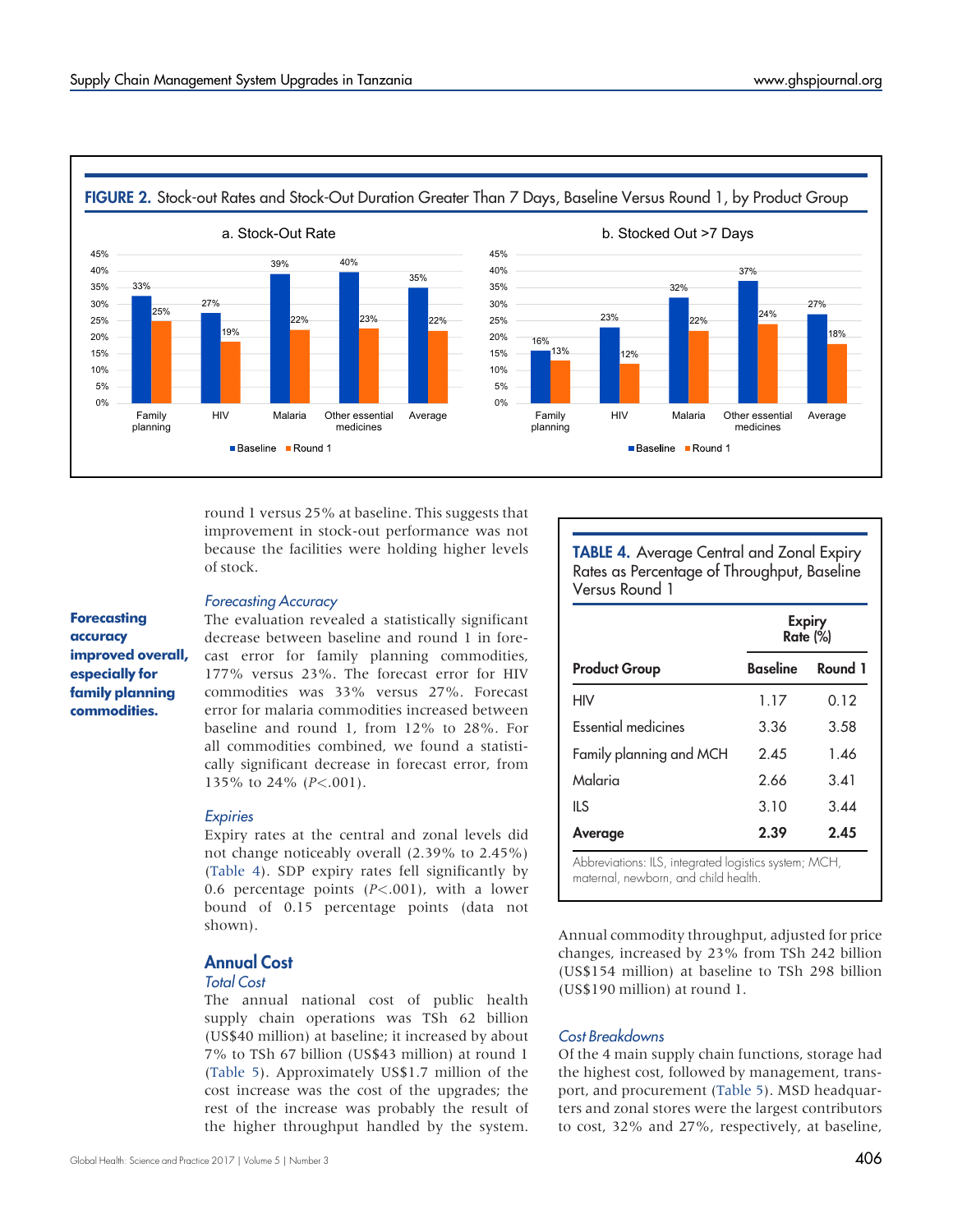<span id="page-8-0"></span>

| <b>TSh in billions</b><br>(US\$ in millions) |                 |                         |  |  |  |  |
|----------------------------------------------|-----------------|-------------------------|--|--|--|--|
| <b>Supply Chain Function</b>                 | <b>Baseline</b> | Round 1                 |  |  |  |  |
| Procurement                                  | 0.4(0.3)        | 0.3(0.2)                |  |  |  |  |
| Storage                                      |                 | 29.7 (18.9) 31.7 (20.2) |  |  |  |  |
| Transport                                    | 12.0 (7.6)      | 11.1(7.0)               |  |  |  |  |
| Management                                   |                 | 20.2 (12.9) 23.8 (15.1) |  |  |  |  |
| Total                                        |                 | 62.3 (39.7) 66.9 (42.6) |  |  |  |  |

<span id="page-8-1"></span>

| TABLE 6. Comparison in Number of Facilities<br>Served, by Supply Chain Tier, Baseline<br>Versus Round 1 |            |       |     |  |  |  |  |  |  |
|---------------------------------------------------------------------------------------------------------|------------|-------|-----|--|--|--|--|--|--|
| Supply Chain Tier Baseline Round 1 % Increase                                                           |            |       |     |  |  |  |  |  |  |
| District                                                                                                | 125        | 164   | 31% |  |  |  |  |  |  |
| Dispensary                                                                                              | 3,851      | 4,630 | 20% |  |  |  |  |  |  |
| Health center                                                                                           | <b>449</b> | 493   | 10% |  |  |  |  |  |  |
| District hospital                                                                                       | 1.54       | 191   | 24% |  |  |  |  |  |  |
| Regional hospital                                                                                       | 16         | 21    | 31% |  |  |  |  |  |  |
| Referral hospital                                                                                       | 4          | ◢     | 0%  |  |  |  |  |  |  |

## Cost-Benefit Analysis Investment Costs

The total start-up investment cost of the LMU and eLMIS through July 2014 was US\$2.4 million [\(Table 9](#page-10-0)). The ongoing operational cost totaled US\$2.9 million in year 1, which is projected to rise slightly in subsequent years. Early-stage investments of about US\$1.2 million benefiting any country were not included in the upfront costs for Tanzania.

# Operational Savings and Return on Investment

Reduced drug purchase prices; lower expiry rates; and absorption of existing staff, supervision, and training costs generated a savings of US\$2.5 million in the first year, after upgrades. Savings are projected to increase to US\$3.1 million by year 5 ([Table 10\)](#page-11-7). The simple return on **managing** investment ratio was negative. However, it is logistics records. projected to trend positive over time ([Table 10\)](#page-11-7).

# Sensitivity Analyses

Projected savings do not assume potential increases in savings rates based on continuous improvement, nor do they include areas of potential savings if data were not available during the study. Sensitivity analyses that used the high range for the expected savings, and assumed a small increase in savings rates based on continuous improvement, produced a positive return on investment by year 5 (data not shown).

# **DISCUSSION**

This study examined the effects of introducing supply chain upgrades—the LMU and eLMIS—to the public health supply chain of Tanzania. The

Average cost per facility decreased between the survey rounds, almost entirely due to a reduction in the cost of

**Operational** savings of US\$2.5 million were seen in the first year.

during round 1 (data not shown). District offices were the next-largest tier by cost, accounting for 21% at baseline and 24% during round 1. SDPs followed, making up 17% of the total at baseline and 14% during round 1. The increase in total annual costs between baseline and round 1 came mainly from increases of approximately TSh 3 billion in district-office and developmentpartner costs.

and a slightly lower 31% and 25%, respectively,

Average cost per facility in the sample decreased between the baseline and round 1, almost entirely due to a reduction in the cost of managing logistics records (data not shown). Thus, the increase in total annual costs at the national level came primarily from the increase in the number of districts and SDPs served by the supply chain [\(Table 6](#page-8-1)).

# Cost-Effectiveness

Before adjusting for performance improvements, cost as a percentage of throughput value at round 1 was lower than at baseline: 22.5% versus 25.7% ([Table 7\)](#page-9-0). When adjusting for the observed performance improvement, the gap was even larger: 28.5% at round 1 versus 37.9% at baseline.

# Sensitivity Analysis

The sensitivity analysis found overlap in the baseline and round 1 95% confidence intervals for total cost and cost per product value (unadjusted) ([Table 8](#page-9-1)). For total value and cost-per-product value (performance-adjusted), no overlap was seen in the confidence intervals.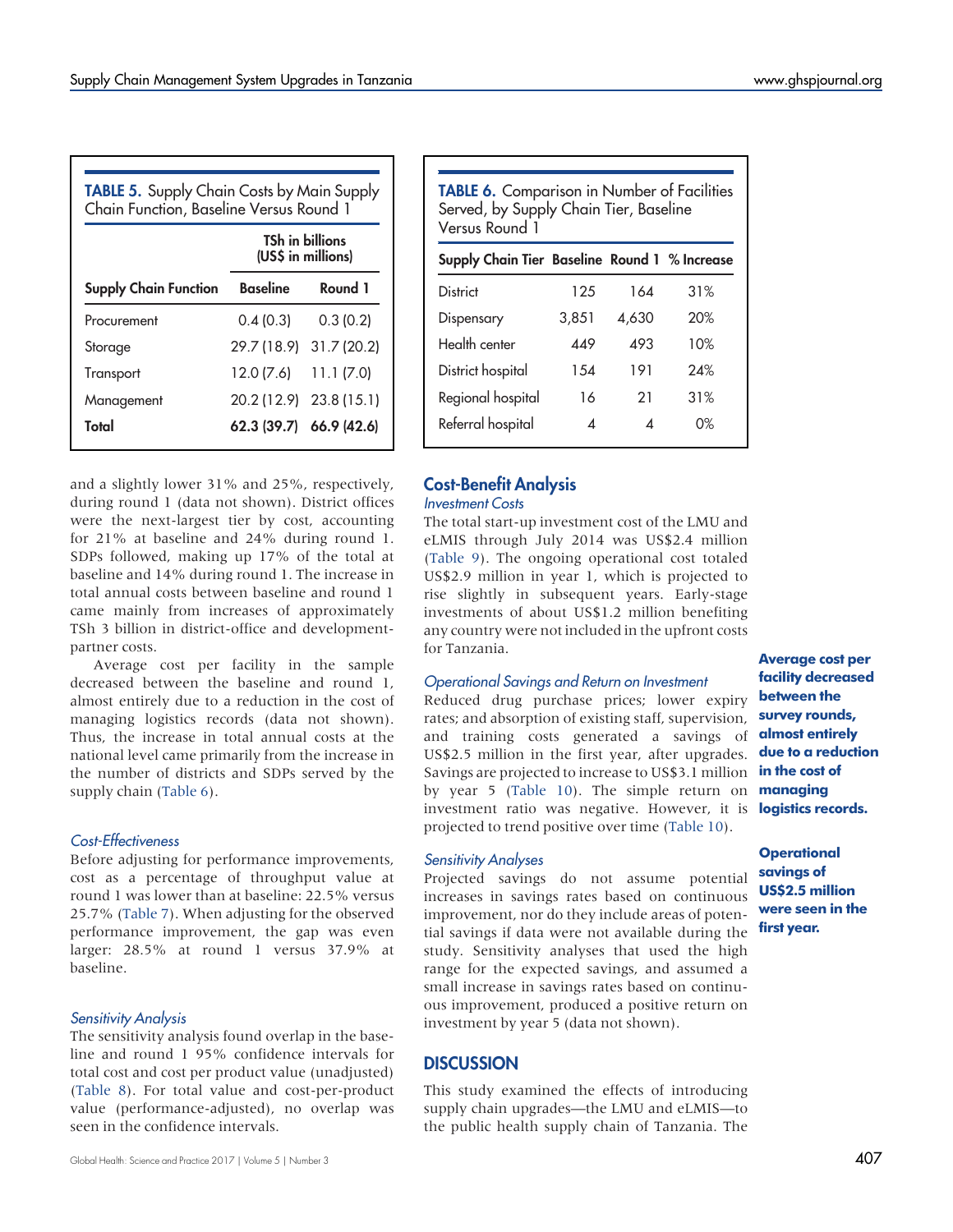<span id="page-9-0"></span>

| <b>TABLE 7.</b> Cost-Effectiveness Comparison Measures      |                 |              |  |  |  |  |  |
|-------------------------------------------------------------|-----------------|--------------|--|--|--|--|--|
| <b>Measure</b>                                              | <b>Baseline</b> | Round 1      |  |  |  |  |  |
| Supply chain cost (TSh)                                     | 62.3 billion    | 66.9 billion |  |  |  |  |  |
| Value of throughput (TSh)                                   | 242 billion     | 298 billion  |  |  |  |  |  |
| % point product availability                                | 68              | 78           |  |  |  |  |  |
| Supply chain cost as % of value of throughput               | 25.7%           | 22.5%        |  |  |  |  |  |
| Supply chain cost per performance-adjusted throughput value | 37.9%           | 28.5%        |  |  |  |  |  |

<span id="page-9-1"></span>TABLE 8. Results of Sensitivity Analysis Using Monte Carlo Simulation for Cost, Throughput, and Cost-Effectiveness **Measures** 

|                                                                          | <b>Baseline</b> |              |              | Round 1      |  |  |
|--------------------------------------------------------------------------|-----------------|--------------|--------------|--------------|--|--|
| Cost, Throughput, and Cost-Effectiveness Measures                        | Mean (SD)       | 95% CI       | Mean (SD)    | 95% CI       |  |  |
| Total cost (Tsh billion)                                                 | 62.6(2.2)       | 58.3, 67.0   | 69.0(3.1)    | 62.9, 75.1   |  |  |
| Total throughput value <sup>a</sup> (TSh billion)                        | 242.4(5.6)      | 231.4, 253.3 | 297.7 (7.3)  | 283.4, 311.9 |  |  |
| Cost as a percentage of product value, unadjusted                        | 25.9% (1.1%)    | 23.7%, 28.0% | 23.2% (1.2%) | 20.9%, 25.5% |  |  |
| Cost as a percentage of product value, performance-adjusted <sup>a</sup> | 38.2% (1.8%)    | 34.6%, 41.7% | 29.4% (1.6%) | 26.3%, 32.4% |  |  |

Abbreviations: CI, confidence interval; SD, standard deviation.

<sup>a</sup> Parameter for which there was no overlap in the 95% confidence interval for the baseline and round 1 measures.

upgrades were associated with a positive impact on key supply chain outcomes, especially stockout rates and stock-out duration. Encouragingly, the decrease in stock-outs did not appear to happen because of increased overstocking. The upgrades were also associated with a large relative decrease in expiry rates.

Results from the analysis of data-use and management practices gave additional evidence of a causal link. Improvements in data use, accessibility, visibility, and transparency, as well as improvements in planning, control, and monitoring and support for quantification, may have resulted directly from the LMU's efforts to consolidate oversight and improve management efficiency. Management practices beyond the organizational boundaries of the LMU and supply chain infrastructure changed little, perhaps because the lead time for such downstream

improvements is longer than the 1-year duration of this study.

The explanation for the positive results was multilayered, as expected by the designers of the upgrades. One year after their implementation, the upgrades appear to have affected supply chain performance primarily through better data use and through improvements in some, but not all, management practices. Through its increase in zonal personnel and an expansion of its mandate to include commodity groups beyond HIV, the LMU also may have had a direct influence on supply chain outcomes at the district and facility levels.

The upgraded system was more costly but also more efficient, particularly when adjusting for the performance improvements. The upgrades also generated substantial savings that defrayed some, but not all, of the investment

**Substantial** savings from the upgrades defrayed some of the investment costs.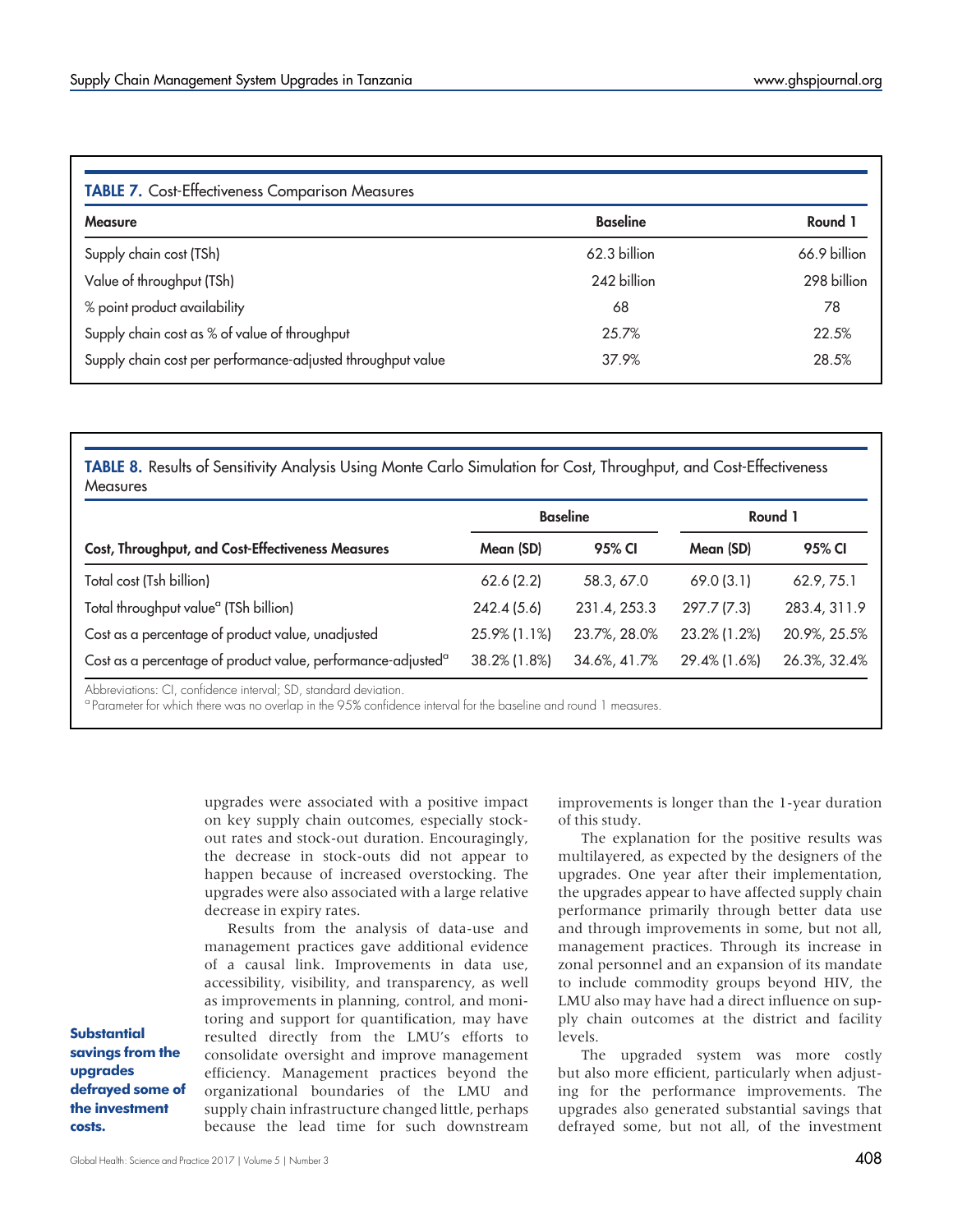<span id="page-10-0"></span>

|                                                       |           | <b>Actual</b> | Projected |                   |           |           |  |
|-------------------------------------------------------|-----------|---------------|-----------|-------------------|-----------|-----------|--|
| Category                                              | Start-up  | Year 1        | Year 2    | Year <sub>3</sub> | Year 4    | Year 5    |  |
| <b>Total eLMIS and LMU</b>                            | 2,358,278 | 2,867,981     | 3,041,408 | 2,958,068         | 2,862,776 | 2,922,023 |  |
| <b>Total eLMIS</b>                                    | 1,768,395 | 698,110       | 772,552   | 633,727           | 481,102   | 481,102   |  |
| Development and rollout                               | 1,768,395 |               |           |                   |           |           |  |
| Operations                                            |           | 698,110       | 772,552   | 633,727           | 481,102   | 481,102   |  |
| <b>Total LMU</b>                                      | 589,883   | 2,169,871     | 2,268,856 | 2,324,341         | 2,381,674 | 2,440,921 |  |
| Design                                                | 124,693   | —             |           |                   |           |           |  |
| Project implementation and technical assistance       | 208,279   |               | 30,000    | 30,000            | 30,000    | 30,000    |  |
| Existing staffing, supervision, training <sup>a</sup> |           | 1,206,032     | 1,237,960 | 1,270,847         | 1,304,720 | 1,339,609 |  |
| Incremental staffing                                  |           | 533,758       | 549,771   | 566,264           | 583,252   | 600,749   |  |
| Incremental supervision and training                  | 114,215   | 264,322       | 264,027   | 264,027           | 264,027   | 264,027   |  |
| Vehicles, transport, equipment, etc.                  |           | 91,687        | 101,760   | 107,866           | 114,338   | 121,198   |  |
| Office space, equipment, supplies, utilities for LMU  | 142,696   | 74,072        | 85,338    | 85,338            | 85,338    | 85,338    |  |

Abbreviations: eLMIS, electronic logistics management information system; LMU, logistics management unit.

<sup>a</sup> Personnel and supervision/training activities that were included in the organization's budget before the management upgrades were implemented.

costs. Placed next to the improvements in supply chain performance, these savings were a substantial "bonus."

Notably, observed improvements happened during a challenging period: MSD debt levels increased at this time, which further hampered the organization's operations. Major shifts in procurement modalities and global availability affected stock levels of some antiretrovirals and antimalarials.

## **Limitations**

The study results have some important methodological limitations. First, the national rollout of the LMU and eLMIS precluded randomization. Some changes to the supply chain distribution structure occurred shortly before or during implementation of the management upgrades. We tried to mitigate this limitation by considering factors other than the introduction of the eLMIS and LMU that might have influenced supply chain performance and cost. Although it is impossible to completely disentangle the impact of all of these factors, our comprehensive measurement of performance across different functions of the supply chain provided us with sufficient insight to trace the mechanisms that connect these factors to improving supply chain outcomes.

Second, although we based composite reporting, data-use, and management practice indicators on previously well-established methods, it was a subjective exercise that introduced possibilities for error or bias. Furthermore, to the extent that our estimate of national supply chain cost relied on survey data, true national costs may differ from our estimates. Despite training, simplification of data collection forms, and quality control, the survey methodology introduced possibilities for errors that may affect the robustness of the cost results. The sensitivity analyses, in part, addressed these limitations.

Finally, the evaluation examined young and still-maturing interventions. Thus, it is entirely reasonable to expect that the full impact of these investments will only be seen in 2, 3, or even 5 years after their initial rollout.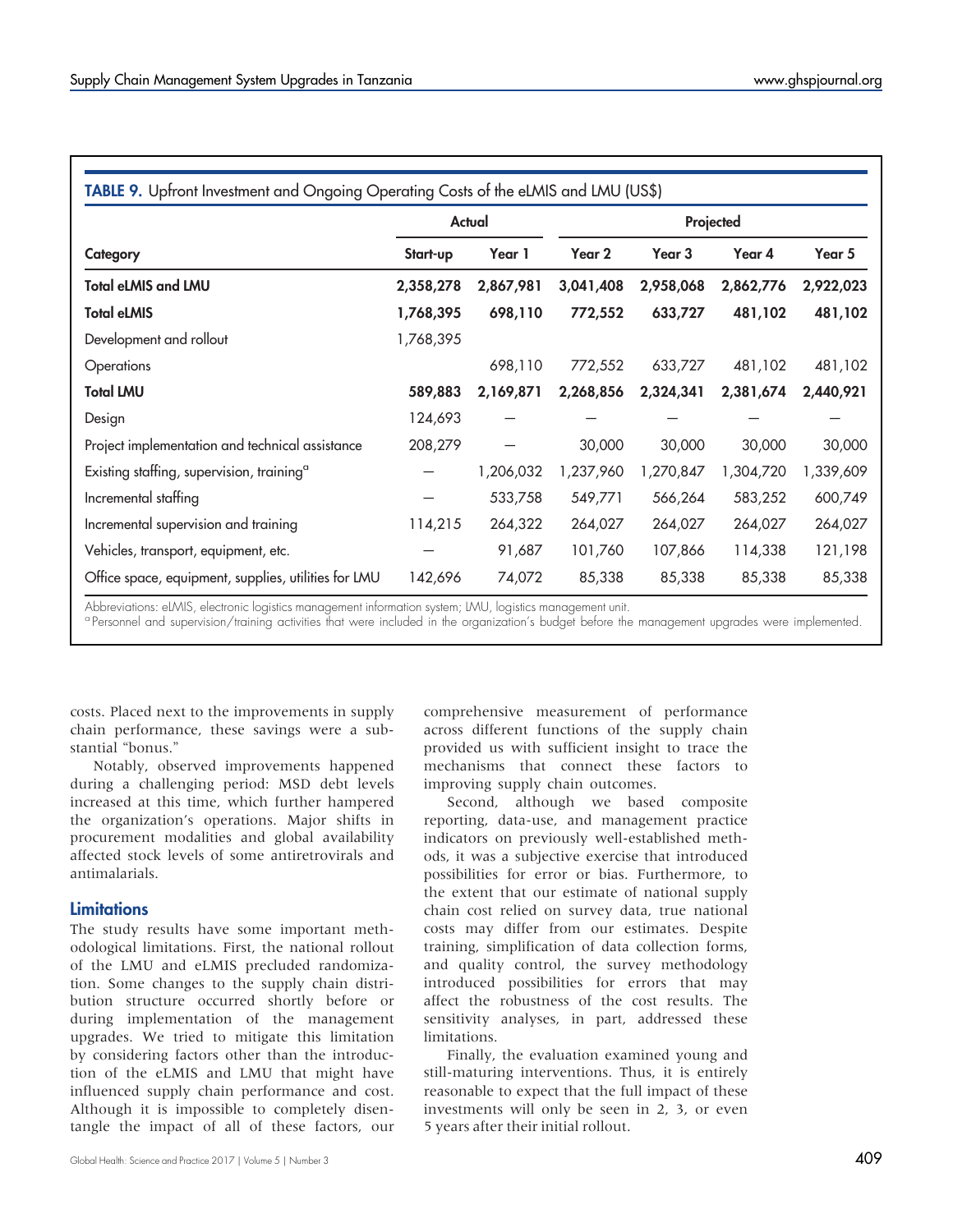<span id="page-11-7"></span>TABLE 10. Estimated Cost Savings and Return on Investment After Implementation of the Upgraded Management System (US\$)

|                                                                | Year 1                     | Year 2                                          | Year <sub>3</sub> | Year 4                           | Year 5      |
|----------------------------------------------------------------|----------------------------|-------------------------------------------------|-------------------|----------------------------------|-------------|
| Improved pricing for products purchased                        |                            |                                                 |                   |                                  |             |
| Annual government drug purchases                               | 47,714,539                 |                                                 |                   | 61,782,129 70,716,350 79,651,204 | 88,586,058  |
| Average drop in drug costs from better management<br>practices | 668,004                    | 864,950                                         | 990,029           | 1,115,117                        | 1,240,205   |
| Reduced product waste from expiry                              |                            |                                                 |                   |                                  |             |
| Current annual drug throughput subject to expiry               | 166,707,098                | 123,202,782 134,928,853 145,538,815 155,590,406 |                   |                                  |             |
| Change in expiry rate after better management practices        | 625,152                    | 462,010                                         | 505,983           | 545,771                          | 583,464     |
| <b>Summary cost savings</b>                                    |                            |                                                 |                   |                                  |             |
| Estimated cost savings due to better management                | 1,293,155                  | 1,326,960                                       | 1,496,012         | 1,660,887                        | 1,823,669   |
| Absorbed existing staff, supervision, and training             | 1,206,032                  | 1,237,960                                       | 1,270,847         | 1,304,720                        | 1,339,609   |
| <b>Total estimated cost savings</b>                            | 2,499,187                  | 2,564,921                                       | 2,766,859         | 2,965,607                        | 3,163,278   |
| <b>Total costs</b>                                             | 2,867,981                  | 3,041,408                                       | 2,958,068         | 2,862,776                        | 2,922,023   |
| Total estimated net savings (savings minus costs)              | (368, 794)                 | (476, 487)                                      | (191, 209)        | 102,831                          | 241,255     |
| <b>Estimated cumulative savings</b>                            | $(2,727,072)$ <sup>a</sup> | (3,203,559)                                     | (3,394,768)       | (3, 291, 937)                    | (3,050,682) |
| Simple return on investment                                    | $-52%$                     | $-39%$                                          | $-30%$            | $-23%$                           | $-18%$      |
| <sup>a</sup> Includes US\$2, 3.58, 278 in start-up costs       |                            |                                                 |                   |                                  |             |

<sup>a</sup> Includes US\$2,358,278 in start-up costs.

# **CONCLUSIONS**

The results confirmed the designers' expectations that management upgrades would create multiple and complex pathways to impact. One year after implementation of upgrades to key supply chain systems, the LMU and eLMIS appeared to have worked primarily through better data use and through improvements in some, but not all, management practices. Furthermore, the upgrades while not inexpensive—contributed to greater system efficiency and modest savings.

Acknowledgments: The study was done for the USAID | DELIVER PROJECT, Task Order 4, funded by the U.S. Agency for International Development (USAID) under contract number GPO-I-00-06-00007-00, order number AID-OAA-TO-10-00064.

Competing Interests: None declared.

## **REFERENCES**

<span id="page-11-0"></span>1. Sustainable Development Goal 3: Ensure healthy lives and promote well-being for all at all ages. United Nations Sustainable Development Knowledge Platform website. [https://](https://sustainabledevelopment.un.org/sdg3) [sustainabledevelopment.un.org/sdg3](https://sustainabledevelopment.un.org/sdg3). Accessed January 6, 2016.

- <span id="page-11-1"></span>2. The Global Fund, Office of Inspector General. Audit report: audit of Global Fund grants to the United Republic of Tanzania (mainland). Geneva: The Global Fund; 2016. [https://www.theglobalfund.org/](https://www.theglobalfund.org/media/2643/oig_gf-oig-16-002_report_en.pdf) [media/2643/oig\\_gf-oig-16-002\\_report\\_en.pdf](https://www.theglobalfund.org/media/2643/oig_gf-oig-16-002_report_en.pdf). Accessed August 17, 2017.
- <span id="page-11-2"></span>3. Statistics: United Republic of Tanzania. UNICEF website. [http://](http://www.unicef.org/infobycountry/tanzania_statistics.html) [www.unicef.org/infobycountry/tanzania\\_statistics.html](http://www.unicef.org/infobycountry/tanzania_statistics.html). Accessed January 3, 2016.
- <span id="page-11-3"></span>4. Tanzania, United Republic of [country fact sheet]. Gavi, The Vaccine Alliance website. <http://www.gavi.org/country/tanzania/>. Accessed January 3, 2017.
- <span id="page-11-4"></span>5. USAID | DELIVER PROJECT, Task Order 4. Impact brief: Tanzania. Saving and improving lives through increased access to contraceptives. Arlington, VA: USAID | DELIVER PROJECT, Task Order 4; 2014. [http://pdf.usaid.gov/pdf\\_docs/PA00KZFT.pdf.](http://pdf.usaid.gov/pdf_docs/PA00KZFT.pdf) Accessed August 17, 2017.
- <span id="page-11-5"></span>6. Printz, N, Amenyah J, Serumaga B, Van Wyk D. Tanzania: strategic review of the national supply chain for health commodities. Arlington, VA: USAID | DELIVER PROJECT, Task Order 4; 2013. [http://pdf.usaid.gov/pdf\\_docs/PA00KDGT.pdf](http://pdf.usaid.gov/pdf_docs/PA00KDGT.pdf). Accessed August 17, 2017.
- <span id="page-11-6"></span>7. USAID | DELIVER PROJECT, Task Order 1. Logistics management units: what, why, and how of the central coordination of supply chain